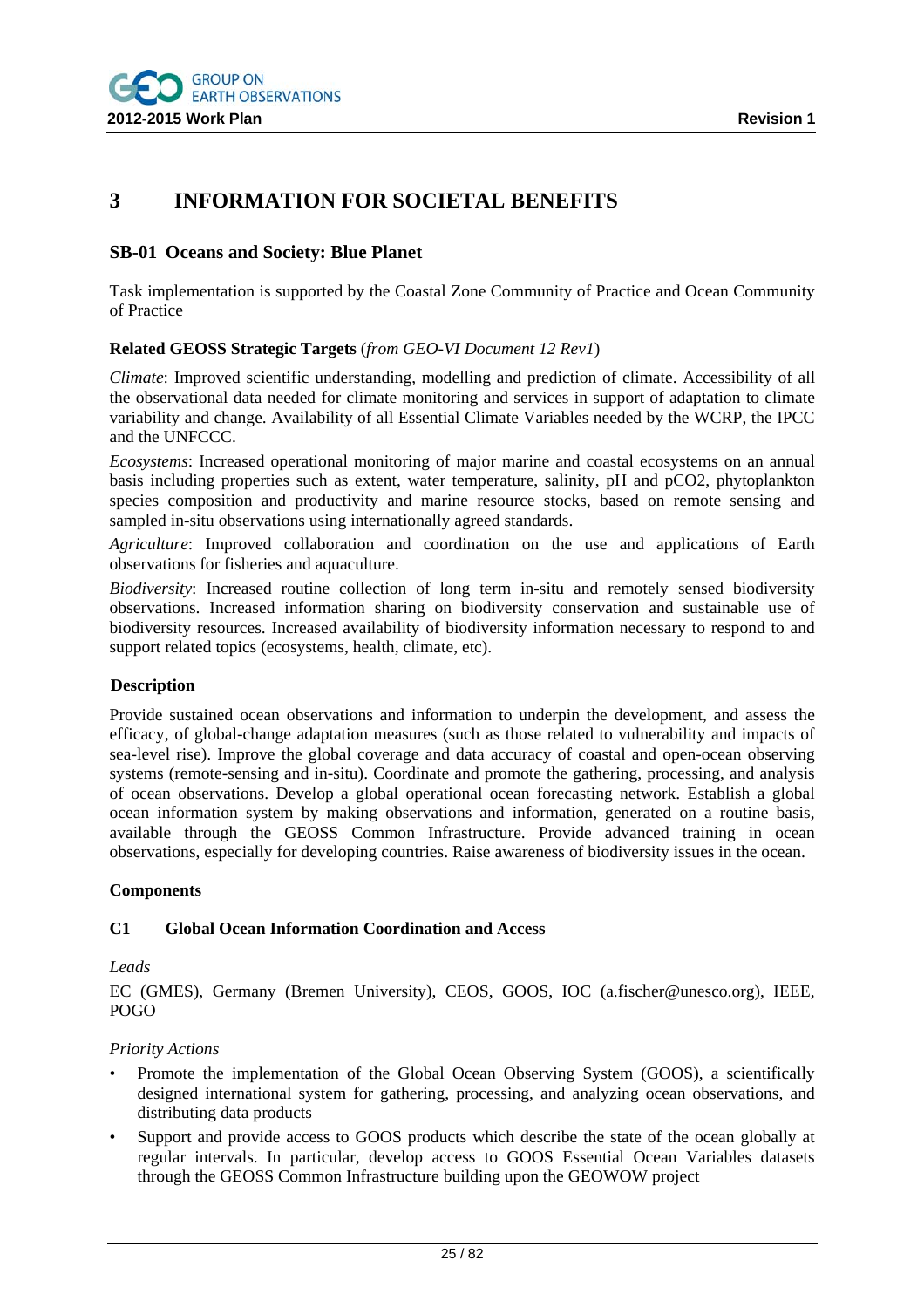

- Continue to establish data management and communications systems (e.g. Regional Alliances) for interoperability among monitoring systems and data integration. Promote the development of internationally- and intergovernmentally-agreed coastal ocean observation standards, data sharing, and data management arrangements
- Establish a Global Ocean Information System (GOIS), building on existing capabilities such as GMES MyOcean and forging close links between data providers (in situ and satellite-based) which already have effective monitoring, forecasting, and other information tools available, and potential users
- Promote activities of the International Ocean Colour Coordinating Group (IOCCG) and applications of remotely-sensed ocean-colour data through coordination, training, liaison between providers and users, advocacy and provision of expert advice. Coordinate with CEOS climate activity plans to optimize its marine elements
- Develop vulnerability and integrated management of coastal zones in order to inventory, protect, and monitor coastal lands in the context of climate change and associated risk. Form links with disaster management activities (see also DI-01)
- Provide advanced training in ocean observations and services, especially for personnel from developing countries and economies in transition, through a series of fellowship schemes, pilot projects (e.g. MARINEMET, EAMNet) and a Centre of Excellence

## **C2 Operational Systems for Monitoring of Marine and Coastal Ecosystems**

### *Leads*

Canada (Dalhousie University, tplatt@dal.ca), Estonia (University of Tartu), UK (PML), USA (NOAA, WHOI), CEOS, GOOS, IEEE

#### *Priority Actions*

- Support the implementation of OceanSITES, a worldwide system of deepwater time-series stations, featuring capabilities such as surface moorings (observing air-sea interactions), and subsurface moorings (that can carry instrumentation down to the sea floor). OceanSITES complement satellite imagery and Argo float data by adding dimensions of time and depth
- Promote rapid development of a global high frequency radar network to measure coastal surface currents. High frequency radar is recognized as a cost-effective solution to augment in-situ measurements and provide increased spatial and temporal resolution
- Establish a global coastal network of observations and modeling that target sentinel and reference sites for rapid detection of changes in ecosystem states caused by land-based sources of pollution, fishing and climate change
- Promote the Chlorophyll Global Integrated Network (ChloroGIN) project which coordinates insitu measurement of chlorophyll and related bio-optical properties of the ocean, in combination with satellite derived estimates of the same. ChloroGIN is a network of regional networks
- Develop and expand global plankton biodiversity monitoring, building upon 80 years of phytoplankton and zooplankton biodiversity data obtained in the North Atlantic by means of the "Continuous Plankton Recorder" survey (see also BI-01)
- Support the development of the "International Quiet Ocean Experiment" to quantify global ocean sound (natural/anthropogenic) and measure the effects of changing sound exposure on marine life. Implement essential acoustical applications within existing ocean observing systems (e.g. GOOS)
- Fully engage with the four ocean‐related CEOS Virtual Constellations: Ocean Surface Vector Wind, Ocean Surface Topography, Ocean Colour Radiometry, and Sea Surface Temperature (see also IN-01)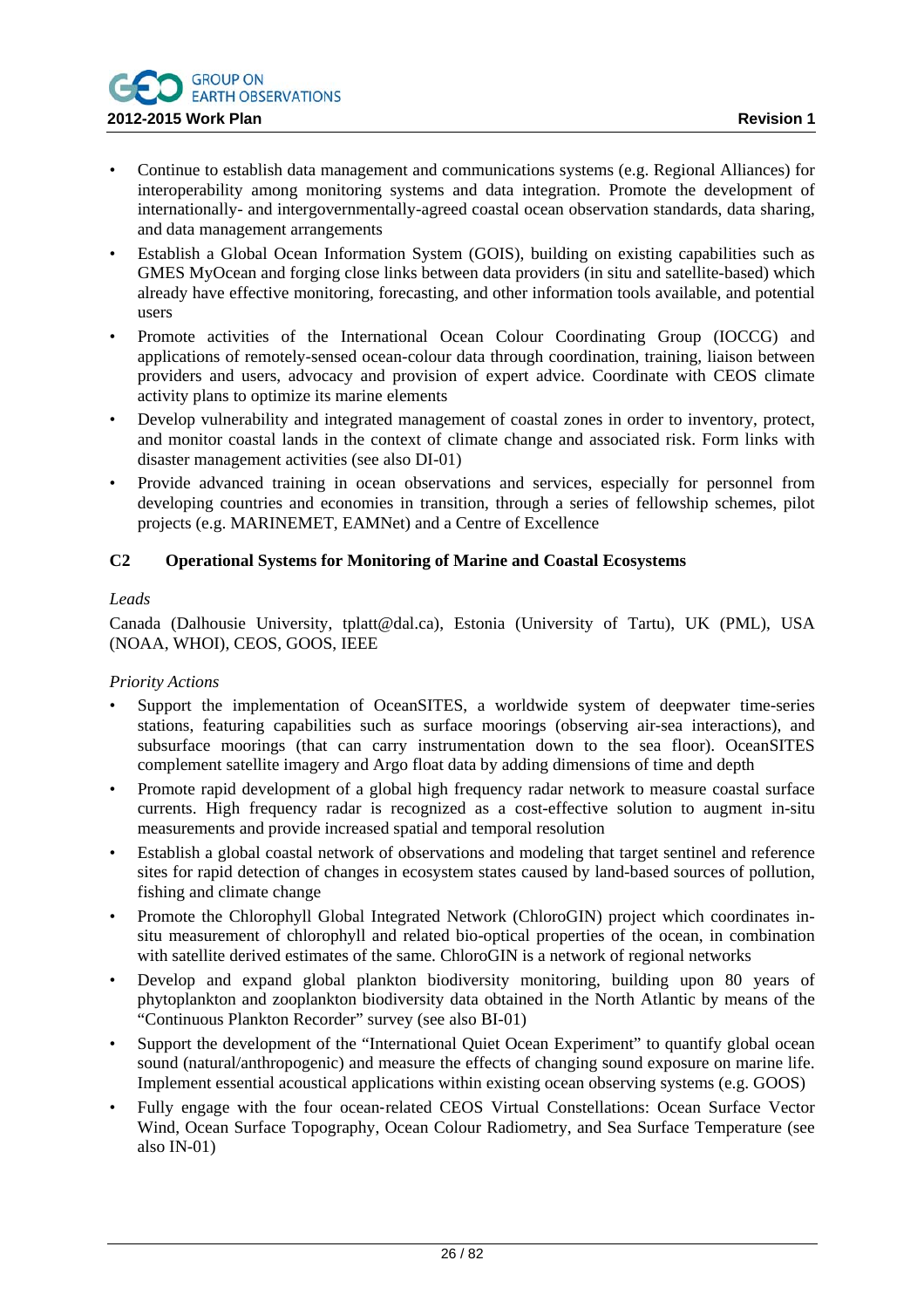## **C3 A Global Operational Ocean Forecasting Network**

# *Leads*

Denmark (DMI), EC (GMES), UK (MetOffice, mike.bell@metoffice.gov.uk), IOC/WMO (JCOMM), POGO

## *Priority Actions*

- Support the continuation of the GODAE OceanView international programme for the consolidation and improvement of global and regional ocean forecasting systems, including development and scientific testing of the next generation of systems extending from open-ocean into shelf-seas and coastal waters, covering biogeochemistry and ecosystems, and using multimodel ensemble forecasting techniques
- Build upon forecasting systems, information and services developed in the framework of the GMES projects MyOcean and MyOceanII
- Establish a global operational oceanography network, connecting advanced operational forecasting centres in developed countries and quasi-operational centers in Asia, Africa and Latin America. Promote and extend international collaboration, and establish regional cooperation projects between advanced and less-developed operational centers
- Support assessment of observing system impact on ocean forecasting for the various components of the international ocean observation system
- Support events which provide a platform for communication and collaboration between national ocean forecasting systems to allow wide exchange of knowledge and expertise. Promote initiatives aiming to exploit operational ocean forecasting services for greater societal benefit

## **C4 Applications of Earth Observations and Information to Sustainable Fishery and Aquaculture Management**

#### *Leads*

Canada (CSA, Dalhousie University, shubha@dal.ca), Estonia (University of Tartu), Nigeria (NASRDA), UK (PML), FAO

#### *Priority Actions*

- Facilitate the application of rapidly-evolving satellite technology to fish harvesting and fish health assessment. Accelerate the assimilation of Earth observation into fisheries research and ecosystembased fisheries management on a global scale, through international coordination and outreach. Support the development of the Societal Applications in Fisheries and Aquaculture using Remotely-Sensed Imagery (SAFARI) project
- Design and implement a suite of ecological indicators with a view to detecting changes in ocean ecosystems (e.g. due to climate change, overfishing). Design and implement indicators responsive to seasonal and interannual changes in ocean ecosystems (see also EC-01)

## **To Be Implemented in Connection with**

- DI-01 Informing Risk Management and Disaster Reduction
- CL-01 Climate Information for Adaptation
- CL-02 Global Carbon Observation
- EC-01 Global Ecosystem Monitoring
- BI-01 Global Biodiversity Observation (GEO BON)
- All "Infrastructure" and "Institutions and Development" Tasks